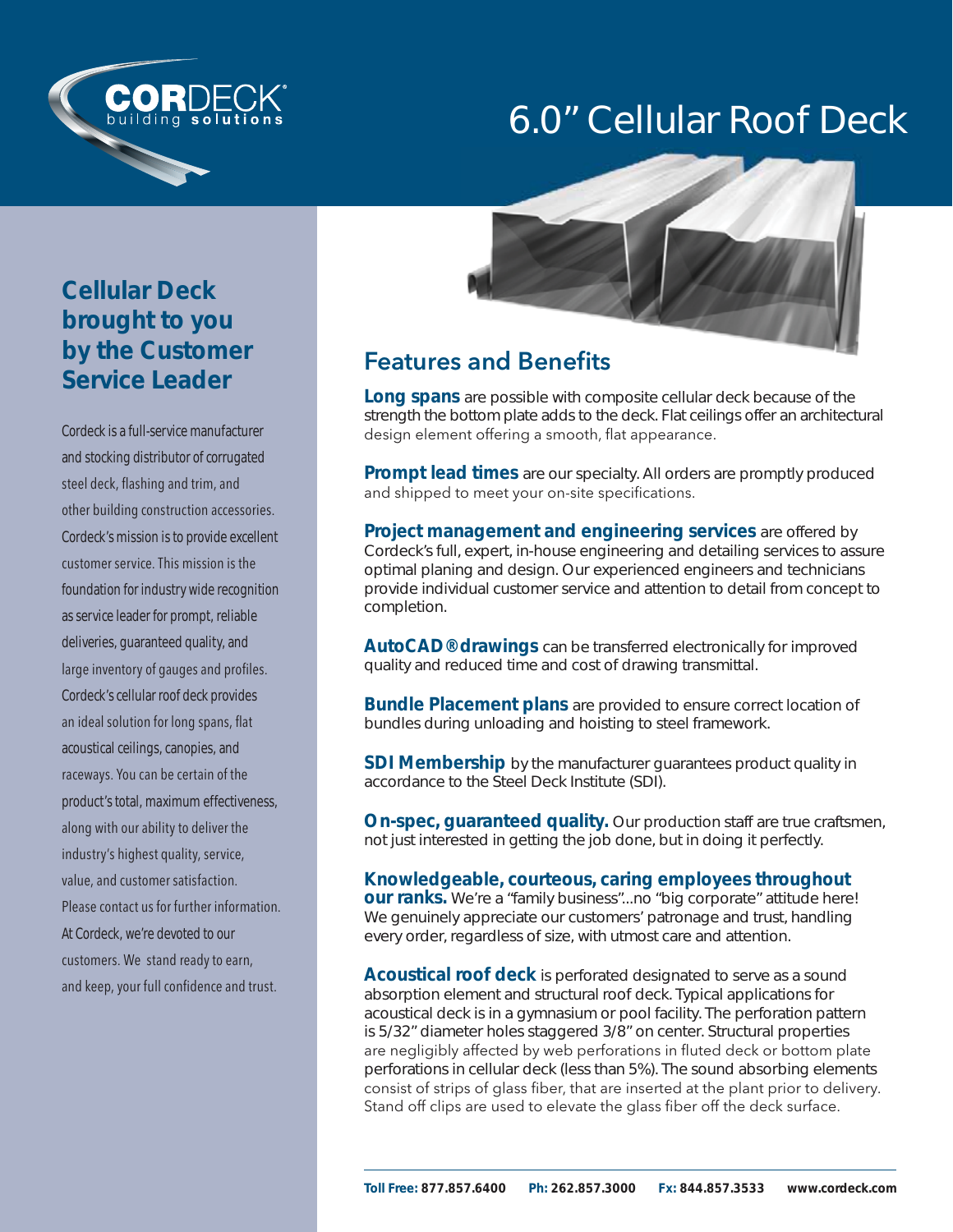# 6.0" Cellular Roof Deck



| 6.0" Cellular Roof Deck Section Properties (per ft. of width) |                               |           |              |              |                       |                       |                       |           |
|---------------------------------------------------------------|-------------------------------|-----------|--------------|--------------|-----------------------|-----------------------|-----------------------|-----------|
| Gage                                                          | <b>Design Thickness</b><br>ın | Fv<br>ksi | Sp<br>$in^3$ | Sn<br>$in^3$ | Ip<br>in <sup>4</sup> | In<br>in <sup>4</sup> | As<br>in <sup>2</sup> | Wd<br>psf |
| $20 - 20$                                                     | 0.0359 / 0.0359               | 33        | 1.606        | 1.652        | 6.450                 | 5.763                 | 1.47                  | 5.0       |
| 18-20                                                         | 0.0478 / 0.0359               | 33        | 3.035        | 1.820        | 9.465                 | 6.865                 | 1.76                  | 6.0       |
| $18 - 18$                                                     | 0.0478 / 0.0478               | 33        | 2.456        | 2.524        | 7.659                 | 8.372                 | 1.91                  | 6.5       |
| $16 - 18$                                                     | 0.0598 / 0.0478               | 33        | 4.113        | 2.625        | 12.705                | 9.499                 | 2.17                  | 7.4       |
| $16 - 16$                                                     | 0.0598 / 0.0598               | 33        | 3.688        | 3.358        | 13.341                | 10.932                | 2.35                  | 8.0       |

| 6.0" Cellular Roof Deck Allowable Uniform Total Loads - psf Fy=33 ksi |       |                      |           |            |           |           |          |           |        |        |           |        |            |            |           |
|-----------------------------------------------------------------------|-------|----------------------|-----------|------------|-----------|-----------|----------|-----------|--------|--------|-----------|--------|------------|------------|-----------|
| Number                                                                |       | Span - Feet & Inches |           |            |           |           |          |           |        |        |           |        |            |            |           |
| of Spans                                                              | Gage  | $8' - 0''$           | $8' - 6"$ | $9' - 0''$ | $9' - 6"$ | $10 - 0"$ | $10'-6"$ | $11 - 0"$ | 11'-6" | 12'-0" | $12 - 6"$ | 13'-0" | $13' - 6"$ | $14 - 0$ " | $14 - 6"$ |
|                                                                       | 20/20 | 91                   | 85        | 81         | 76        | 73        | 69       | 66        | 63     | 61     | 58        | 56     | 54         | 52         | 50        |
|                                                                       | 18/20 | 182                  | 171       | 161        | 153       | 145       | 138      | 132       | 126    | 121    | 116       | 112    | 108        | 104        | 100       |
|                                                                       | 18/18 | 182                  | 171       | 161        | 153       | 145       | 138      | 132       | 126    | 121    | 116       | 112    | 108        | 104        | 100       |
|                                                                       | 16/18 | 302                  | 285       | 269        | 255       | 242       | 230      | 220       | 210    | 202    | 194       | 186    | 179        | 173        | 167       |
|                                                                       | 16/16 | 302                  | 285       | 269        | 255       | 242       | 230      | 220       | 210    | 202    | 194       | 186    | 179        | 173        | 167       |
| $\overline{2}$                                                        | 20/20 | 103                  | 97        | 92         | 87        | 83        | 79       | 75        | 72     | 69     | 66        | 64     | 61         | 59         | 57        |
|                                                                       | 18/20 | 174                  | 164       | 155        | 147       | 139       | 133      | 127       | 121    | 116    | 111       | 107    | 103        | 100        | 96        |
|                                                                       | 18/18 | 174                  | 164       | 155        | 147       | 139       | 133      | 127       | 121    | 116    | 111       | 107    | 103        | 100        | 96        |
|                                                                       | 16/18 | 258                  | 243       | 230        | 217       | 207       | 197      | 188       | 180    | 172    | 165       | 159    | 153        | 148        | 142       |
|                                                                       | 16/16 | 258                  | 243       | 230        | 217       | 207       | 197      | 188       | 180    | 172    | 165       | 159    | 153        | 148        | 142       |
| 3                                                                     | 20/20 | 114                  | 107       | 101        | 96        | 91        | 87       | 83        | 79     | 76     | 73        | 70     | 67         | 65         | 63        |
|                                                                       | 18/20 | 198                  | 186       | 176        | 167       | 158       | 151      | 144       | 138    | 132    | 127       | 122    | 117        | 113        | 109       |
|                                                                       | 18/18 | 198                  | 186       | 176        | 167       | 158       | 151      | 144       | 138    | 132    | 127       | 122    | 117        | 113        | 109       |
|                                                                       | 16/18 | 293                  | 276       | 261        | 247       | 235       | 224      | 213       | 204    | 196    | 188       | 181    | 174        | 168        | 162       |
|                                                                       | 16/16 | 293                  | 276       | 261        | 247       | 235       | 224      | 213       | 204    | 196    | 188       | 181    | 174        | 168        | 162       |

| Sound Absorption Data |                               |     |     |      |      |                                                 |            |                          |  |
|-----------------------|-------------------------------|-----|-----|------|------|-------------------------------------------------|------------|--------------------------|--|
| <b>Panel Profile</b>  | <b>Absorption Coefficient</b> |     |     |      |      |                                                 |            |                          |  |
|                       |                               |     |     |      |      | 125 HZ 250 HZ 500 HZ 1,000 HZ 2,000 HZ 4,000 HZ | <b>NRC</b> | Fiber Roof<br>Insulation |  |
| 6" Cellullar          | 0.56                          | .09 | .09 | 0.97 | 0.90 | 0.73                                            | 0.001      | יי ר                     |  |

Performance values are based upon test conducted by Riverbank Acoustical Laboratories.

Acoustical tests conducted by Riverbank Acoustical Laboratories for the Steel Deck Institute with 3" EPS Plaza Deck Foam

Roof Insulation found the NRC values to be .65 for 1-1/2" WR Deck and .70 for 3" DR Deck.

### **Product Information Design**

- 1. Cordeck certifies that our 6" Cellular Roof Deck has been evaluated in accordance with the applicable SDI Standards and property values for the Uniform Load Tables and meets or exceeds SDI requirements.
- 2. Load shown in tables is uniformly distributed total (dead plus live) load in psf (kPa). Loads in shaded areas are governed by live load deflection not in excess of L/240, the dead load included in 10 psf (0.478.kPa). All loads are governed by the allowable flexural stress limit of 20 ksi (140 Mpa) maximum yield steel. Where heavy construction loads or other unusual concentrated loads are anticipated during the lifetime of the deck, the specified live load must be increased to offset the effects of the abnormal concentrated load. See Maximum Spans for Construction and Maintenance Loads in the SDI Design Manual.
- 3. The rib width limitations shown are taken at the theoretical intersection points of the flange and web projections. Depending on the radius used, the load table could vary from that shown.
- 4. Span length assumes center to center spacing of supports. Tabulated loads shall not be increased by assuming clear span dimensions.
- 5. The sectional properties for Cordeck 6" Cellular Roof Deck have been evaluated with the latest edition of the American Iron and Steel Institute (AISI) Specification for the Design of Cold-Formed Steel Structural Members.
- 6. Bending moment formula used for flexural stress and deflection limitations in accordance with Steel Deck Institute are: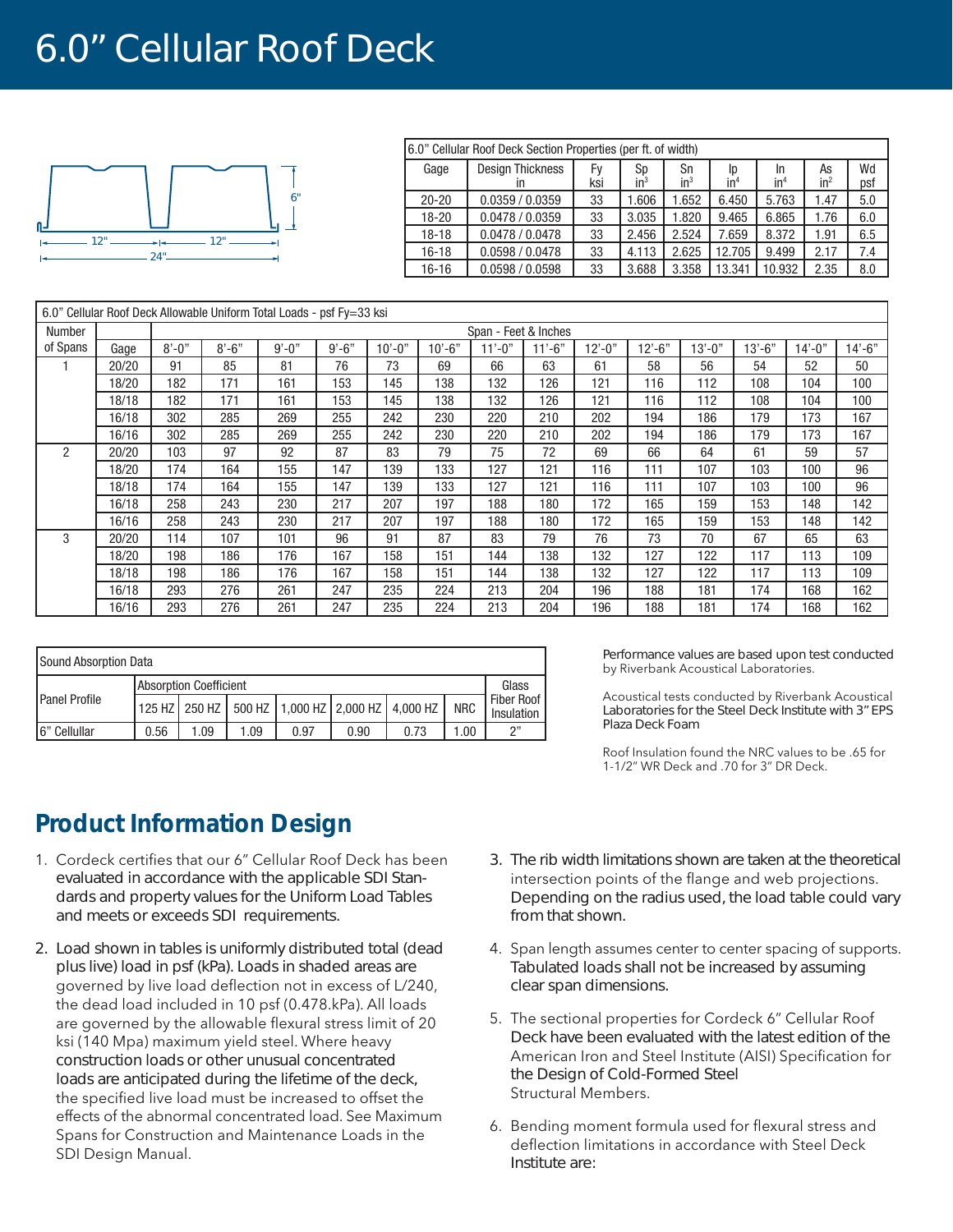7. Cordeck guarantees that our 6" Cellular Roof Deck conforms to the Roof Deck Specifications of the Steel Deck Institute and the dimensional parameters established for the load table.

| Design             | Moment                  | Deflection                                                |
|--------------------|-------------------------|-----------------------------------------------------------|
| <b>One</b><br>Span | $M = fS = w - L^2 - 12$ | $D_{\text{max}} = 0.0130 - W - L^4 - 172$                 |
| Two<br>Span        | $M = fS = w - L2 - 12$  | $D_{max} = 0.0054 - w - L^4 - 1728$                       |
| Three<br>Span      | $M = fS = w - L2 - 12$  | $v_{\rm g} = 0.0069 - w - L^4 - 1728$<br>$D_{\text{max}}$ |

 $W = psf$  (kPa) L = ft. (MPa) E = 29.5 x 10^6 psi (210,000 MPa) I = in^4/ft. (mm^4/m)

## **Material**

#### **1. Certification**

a. Steel roof deck will be 6" Cellular Roof Deck as manufactured by Cordeck from steel conforming to ASTM A653 for galvanized deck or ASTM A1008-00 Grade 33 for cold rolled prime painted steel.

### **2. Prime Painted**

- a. Roof deck shall receive one coat of standard gray primer paint over cleaned and pretreated steel.
- b. The primer coat is intended to protect the steel for only a reasonably short period of exposure, in normal atmospheric conditions, and shall be considered an impermanent and provisional coating.
- c. Field painting of prime painted material is recommended especially where the deck is exposed.

### **3. Galvanized**

- a. All steel shall be coated to conform to ASTM A924 G-60 or G-90 or to Federal Specification QQ-S-775.
- b. Galvanized finish in G-60 or G-90 coating is desirable in high moisture atmospheric conditions.
- c. Cordeck shall not be responsible for the cleaning of the underside of steel deck to ensure bond of fireproofing. Adherence of fireproofing material is dependent on many variables. The adhesion ability of fireproofing materials is the responsibility of the fireproofing applicator.

#### **4. Accessories**

a. Cordeck can supply ridge and valley plates, cant strips, finish strips, sump pans, end and side closures, pour stops, deck plate, rubber cell closures, screws, and other accessories needed to complete the project.

### **SDI Member**

- 1. All steel deck material is manufactured by SDI members or manufactured in accordance to SDI.
- 2. Cordeck certifies that all material will be in accordance with the SDI Cellular Deck Manual specifications.
- 3. Cordeck 6" Cellular Roof Deck conforms to all applicable SDI Cellular Deck Manual Specifications.

### **Installation**

- 1. Cordeck Steel Roof Deck shall be installed by qualified and experienced workers.
- 2. Roof deck installation drawings shall be submitted to the project architect and engineer for approval prior to the manufacture of materials.
- 3. Steel roof deck shall be placed in accordance with approved erection drawings.
- 4. End laps shall be a nominal 2" and positioned over supports.
- 5. Position each deck unit on a supporting structural frame. Adjust to final position with accurately aligned side laps and ends bearing on supporting members. On joist framing, be sure the appropriate end laps occur over a top chord angle for proper anchorage.
- 6. When one row is placed end to end, begin another, making alignment adjustment if necessary.
- 7. Each deck unit shall be placed on supporting steel framework and adjusted to final positions before permanently fastened. Do not use unfastened deck as a working platform or storage area.
- 8. Cutting of openings through the deck and all skew cutting shall be performed in the field. Openings not shown on the erection drawings such as those required for stack, conduits, plumbing, vents, etc., shall be cut, and reinforced if necessary, in accordance with SDI.